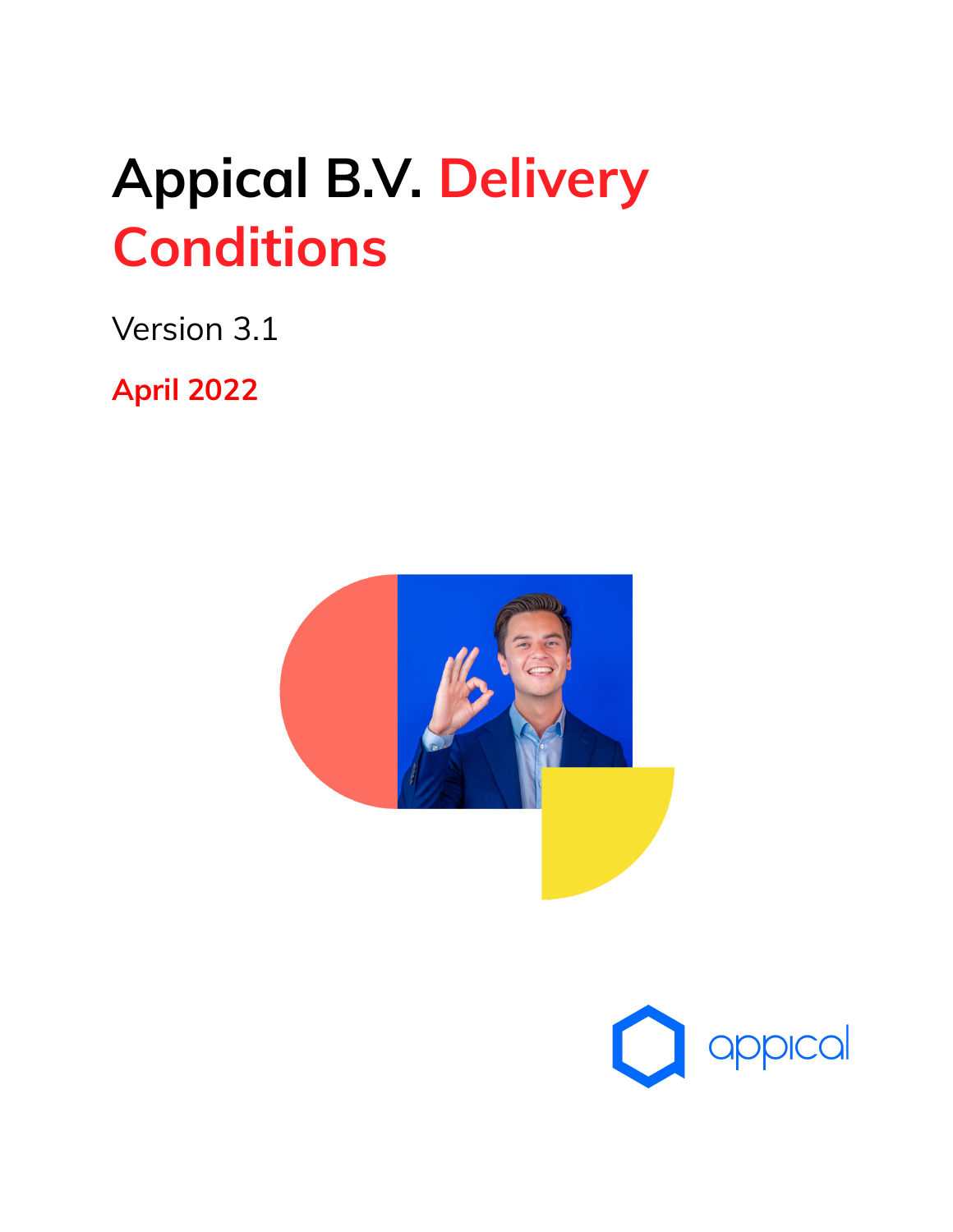

**Content: Article 1: Applicability Article 2: Definitions Article 3: Terms relating to Third Party Suppliers Article 4: Provision of the Services Article 5: Terms and restrictions of licenses Article 6: Passwords and security Article 7: Obligations of Customer Article 8: Intellectual property rights Article 9: Prices and payment for the Services Article 10: Term and termination Article 11: Service Levels and liability Article 12: Indemnification Article 13: Confidentiality Article 14: Data protection and personal data Article 15: Force Majeure Article 16: Miscellaneous Article 17: Applicable law and jurisdiction**

#### **1. Applicability**

1.1 These Terms and Conditions of Appical (the **Terms**) apply to all services provided by, proposals of and agreements with Appical for the sale and delivery of the Appical onboarding app.

1.2 For the purposes of these Terms, "**agreement**" means any and all understandings, agreements and contracts between Appical and Customer regarding the sale and delivery of the Appical onboarding app.

1.3 In the event a provision in these Terms is contrary to a provision in an Order, the provision in these Terms prevails, unless the Parties explicitly include in the provision in the Order that this provision prevails over the conflicting provision in the Terms.

# **2. Definitions**

**Admin-user License** means a User License to use the Web Editor and thereby change settings and Customer Details in the Platform.

**Appical** means Appical B.V., with its registered office in Amsterdam (the Netherlands), registered with the chamber of commerce under number 54038502, VAT identification number 851129158B01.

**Appical content** means all details, content, logos, information and materials which are available via the Services, with the exception of Customer Details.

**Customer** means the party who purchases the Services from Appical under an Order.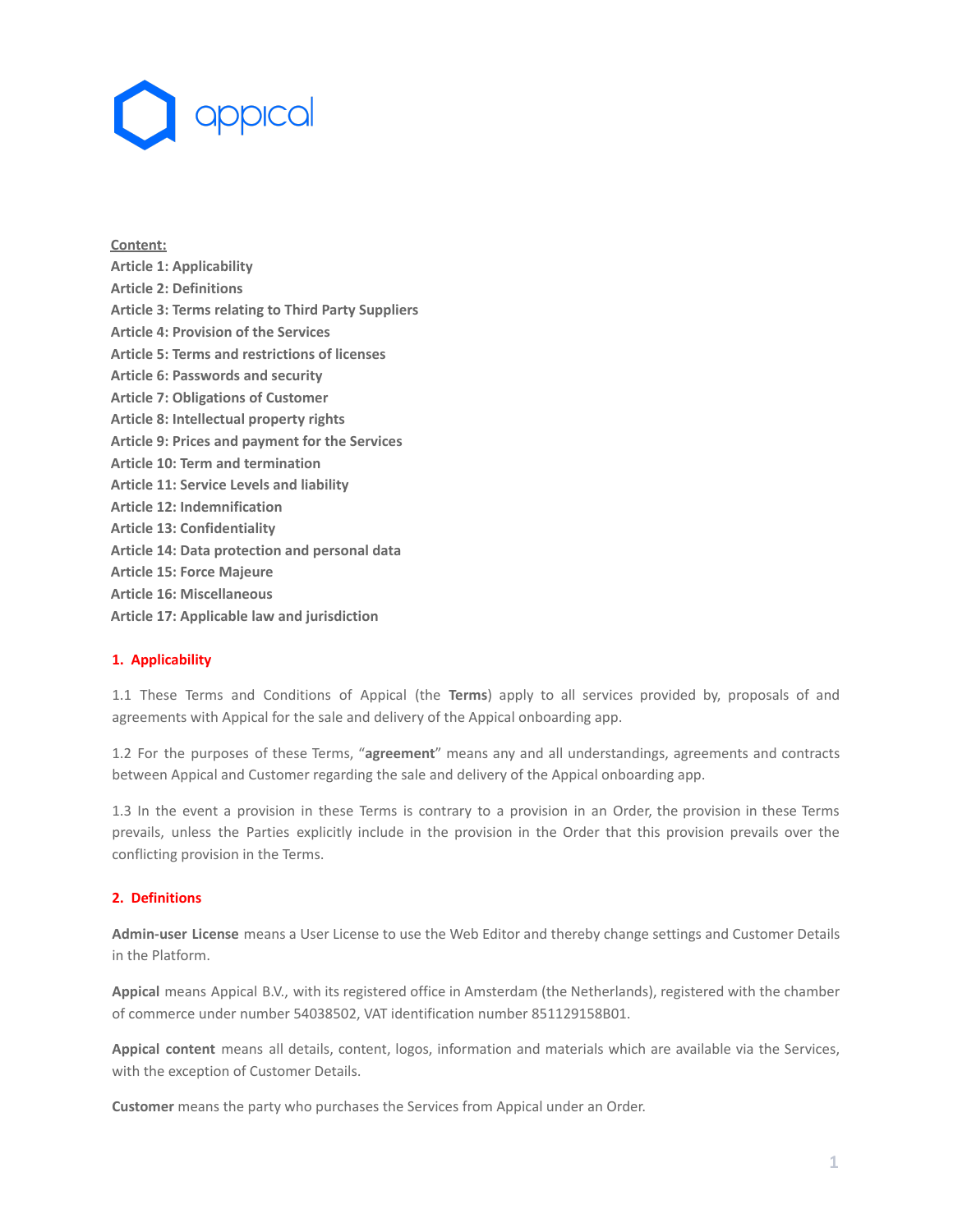

**Customer Details** means all details and information, including, without limit, relating to logos of Customer, input of Customer in connection with the image, specifications of Customer's house style, employee details or other content which Customer or Users furnish to the Services.

**End User app** means the part of the Platform which must be downloaded by Customer and installed on a Supported Device to enable a User to use the Services via this Supported Device.

**HR Forms** means digital personnel information gathering form to be used by HR in relationship with the onboarding of the new employee. With the use of HR Forms multiple questions can be asked to the new employee.

**Individual User license** means a license which gives Customer the right to allow one individual user to use the Platform.

**Order** means an order or an Order agreed by Appical and Customer concerning the purchase by Customer of the Services.

**Personal details** means a User's first name, surname and e-mail address will be requested. A photo or questions through HR Forms is optional.

**Platform** means the Appical Platform, which is Appical's own software solution, which can be used to train personnel, e.g. for the 'onboarding' of new employees. The platform consists of the End User app and a Web Editor.

**Services** means the license granting the use of the Platform and making the Platform online available for use by Customer on Supported Devices, as well as the provision of the related support services as has been agreed in an Order.

**Specifications** means the description of the Services, encompassing the general specifications of the Services and the applicable technical and operational terms of use of these Services will be notified by Appical to Customer in writing (by e-mail) at least 30 days before the date of change.

**Subcontractors** means a third party which is not affiliated with Appical and which has been authorised by Appical to provide Customer with Services for the Platform.

**Support Services** means the standard maintenance and support services which are provided by Appical as specified in the SLA.

**Term** means the period specified in clause 10 during which Appical will continue to make the Services available to Customer and the Users.

**Third Party Supplier** means the third party which manages and controls the technical gateway and the distribution mechanism for loading End User apps on the relevant Supported Devices (like Apple for the loading of apps on iPads and iPhones).

**Terms** means these terms and conditions of Appical.

**User** means a Person whom Customer enables to make use of the Services.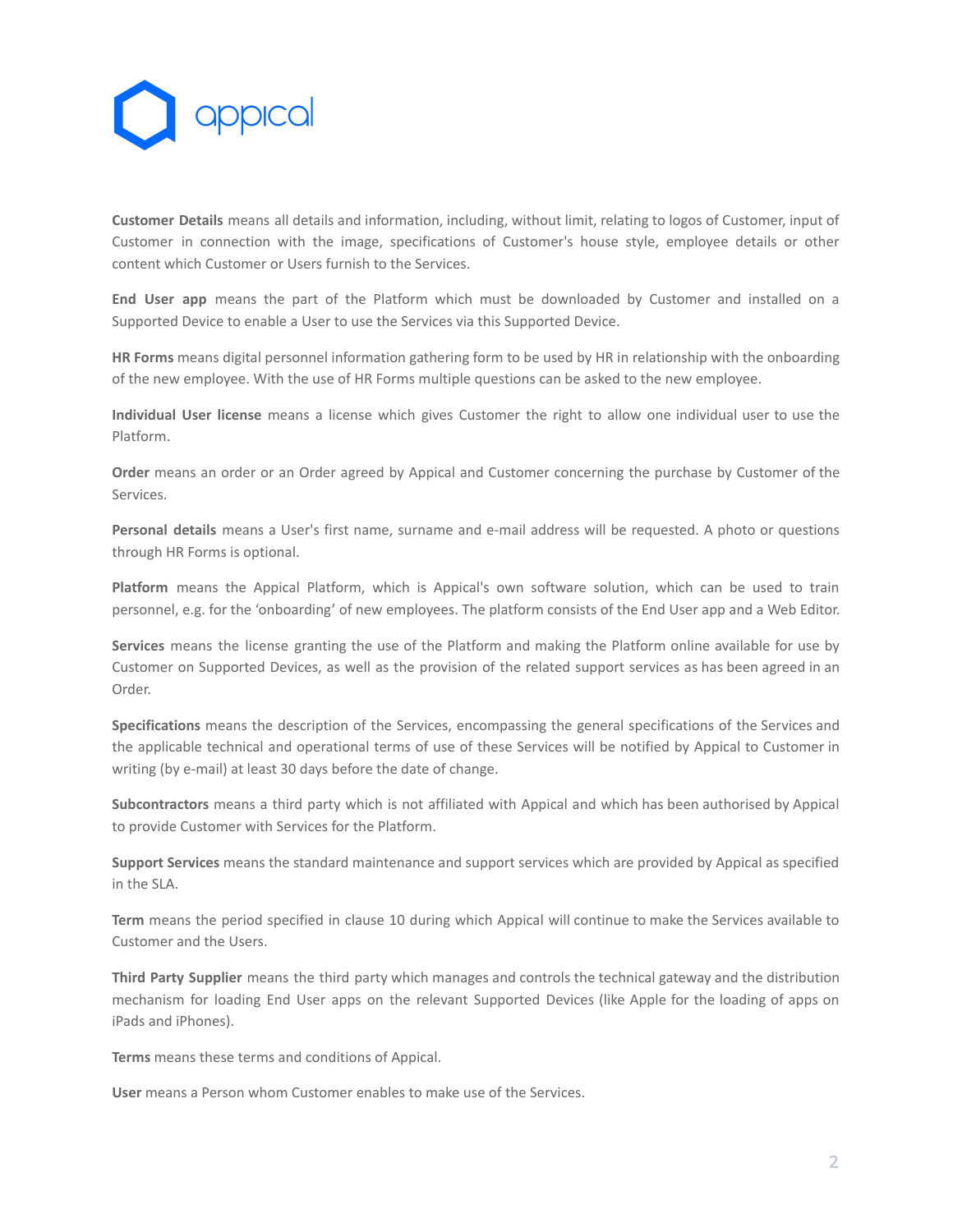

**User account** means an account for a user in the Editor in which the user statistics relating to the relevant User are recorded. The User account is personal to the relevant User and may not be transferred to other persons, nor is it permitted that it is used by other persons.

**User licenses** means Individual User licenses and Admin User licenses.

**Web Editor** means the web interface via which Customer can log in on the Platform to change certain configuration settings and adjust specific aspects of Customer Details himself.

## **3. Terms relating to Third Party Suppliers**

3.1. End user apps and all content appearing therein, must satisfy the regulations and restrictions which are imposed from time to time by the relevant Third Party Suppliers. Customer must see to it that all Customers details which he or his Users include in the Platform or furnish for inclusion in the Platform, comply with these regulations and restrictions within a reasonable period of time. Appical will see to it that the Platform and the Appical content comply with these regulations and restrictions.

3.2. Appical is not responsible or liable for a decision, refusal or approval by an Third Party Supplier with regard to an End User app and/or content of a Customer. However, if the approval of the End User app is refused or revoked by the relevant Third Party Supplier and Appical cannot have this decision reviewed within four (4) weeks after the original refusal and this is not caused by Customer Details entered therein, Appical will as the only remedy credit Customer, on his request, pro rata for all amounts paid for that contract year for unused parts of the User licenses.

#### **4. Provision of the Services**

4.1. Appical provides the Services in accordance with the Specifications, on the condition that Customer complies with these Terms and timely pays all amounts due to Appical under the agreement.

4.2. Essential changes in the features or specifications of the Services described in the Specifications will be announced by Appical at least thirty (30) days in advance by means of a written notification by e-mail or via the website.

4.3. If a change in the Specifications has an essentially negative effect on Customer and Customer does not agree to the change, Customer must notify Appical thereof within thirty (30) days after receipt of the notice of the change. Appical will then discuss the change with Customer. If after this discussion Appical decides to implement the change, despite Customer maintaining his objections, Customer can terminate the non-expired User licenses at that time, in which case Appical will pro rata credit Customer the fees paid for the period that has not yet expired for those User licenses.

4.4. Appical is entitled to temporarily suspend the Services if this is necessary to implement a change in the Services or to execute preventive or corrective maintenance activities with regard to the Services. Appical will inform Customer if reasonably possible in due time in advance and in writing (by e-mail) regarding activities planned by Appical which will have an expected significant effect on the Services.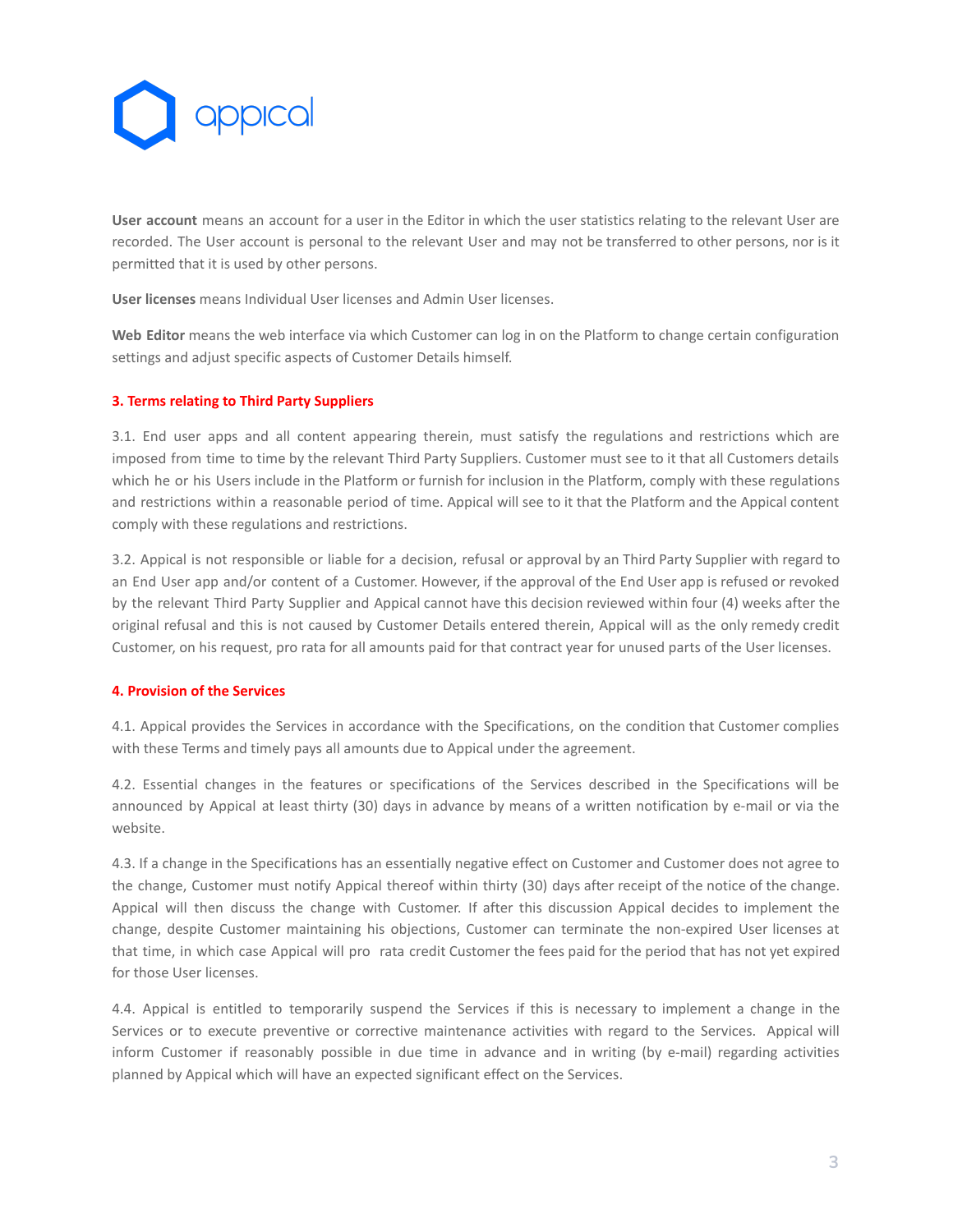

## **5. Terms and restrictions of licenses**

5.1. Only for the goal of the use of the Services in accordance with these Terms, will Customer be granted a non-exclusive, non-transferable license, which cannot be sub-licensed, for the duration of the Term to gain access, for Customer's own internal business purposes, to and make use of the Services for the number of User licenses that Customer has purchased and to thereby support his preboarding, onboarding and offboarding process. Customer may only make the use of the Services under this license possible for Users who are an employee or freelancer of Customer, unless explicitly otherwise agreed in the relevant Order. Customer also means the legal entities connected with Customer's parent company as referred to in Section 2:24 Dutch Civil Code (DCC).

5.2. Every User account is personal for the User to whom the account is allocated, and may not be used on behalf of another user.

5.3. The license for the use of the Services encompasses the use of all standard features and all standard templates ('feature pages') which are available for the adjustment of the Platform from time to time as described in the Specifications applicable at that time. Features and templates/feature pages for the adjusting of the Platform (which are referred to as such in the Specifications) are only included in the license for the use of the Services if this is explicitly agreed in an Order.

5.4. Access to the Web Editor to change Customer Details and to configure advanced settings is a premium feature which is only available for use by Customer, if Customer purchases one or more Admin User licenses.

5.5. Customer is not permitted, either directly or indirectly:

- 1. to subject the Services or the Platform to reverse engineering, to decompile it, to disassemble it or to attempt in some other way to determine the source code or underlying ideas or algorithms of the Services or the Platform;
- 2. to change or translate the Services or the Platform or create derivative works based thereon;
- 3. to lease, distribute, sell, re-sell, allocate or in some other way transfer rights to the Services or the Platform;
- 4. to use the Services or the Platform for time-sharing or service bureau purposes or to use them in some other way on behalf of a third party;
- 5. to remove notices of property rights of the Services or the Platform; or
- 6. to publish an evaluation of the Services or the Platform without Appical's prior written consent or to disclose such to third parties.

5.6. When using the Services, Customer may not breach the applicable laws and regulations, these terms, the license and use restrictions imposed by the relevant other suppliers and insofar as Appical has informed Customer thereof in time or the reasonable instructions for use included in the Specifications stipulate such and will see to it that his Users will not do so either.

#### **6. Passwords and security**

6.1. Appical can't provide Customer with passwords for User accounts and/or the Web Editor. On request Appical can send the User a password reset mail after which an email will be sent to the registered email address of the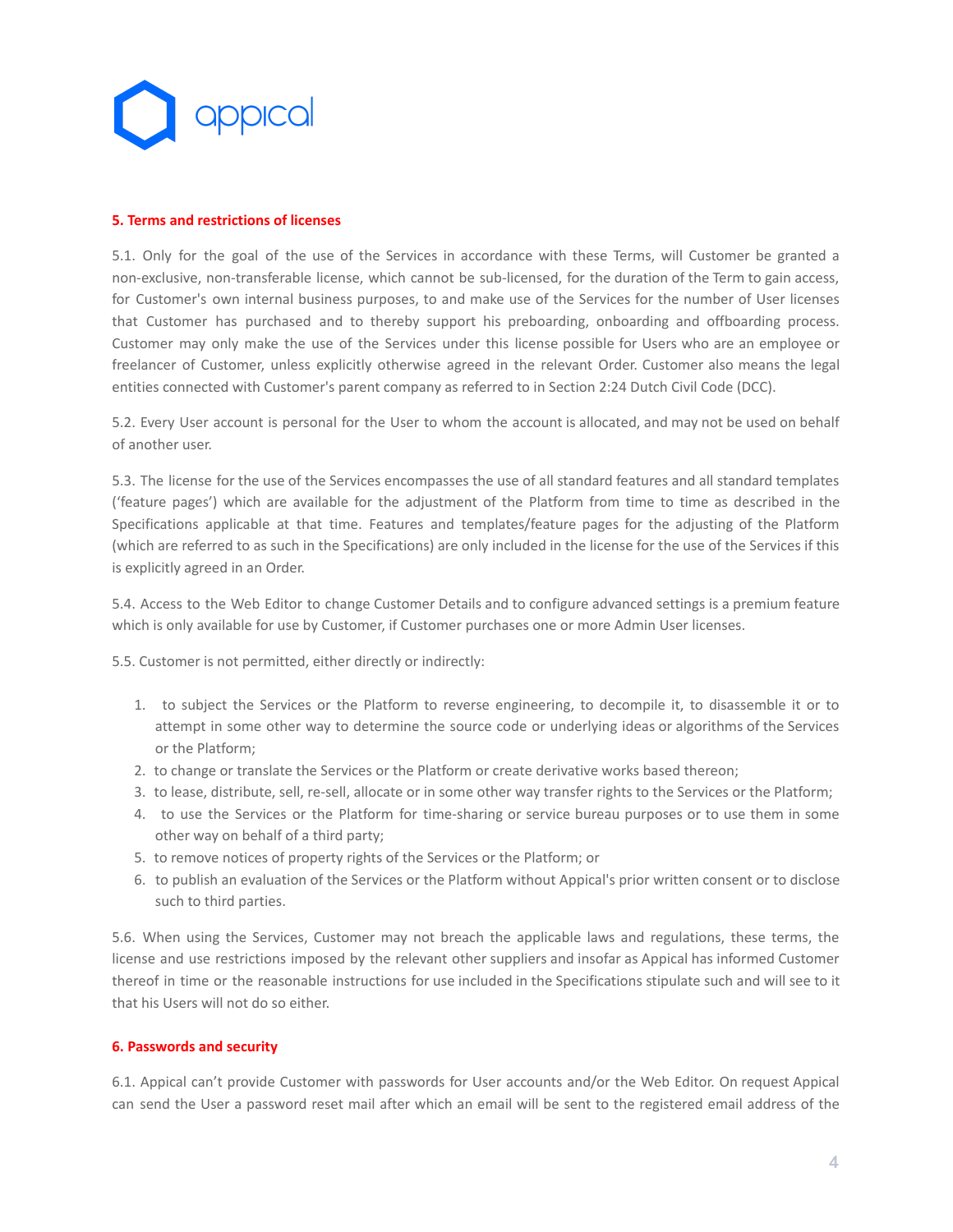

User so a new password can be set. Customer is responsible for the use and the confidentiality of all passwords used by his Users and by every other provider of Support Services designated by Customer.

6.2. Customer is fully responsible for all activities which take place under Customer's accounts in the Platform for the Web Editor and/or the User accounts and for all costs made for the use of the Services to which access has been gained with Customer's passwords, unless such an activity is the result of a security leak for which Appical bears responsibility.

6.3. Customer will immediately notify Appical of every unauthorised use of these passwords and of every breach of the security that Customer has knowledge of.

# **7. Obligations of Customer**

7.1. Customer is responsible for the acquisition and the maintenance of all computer equipment and software and communication equipment (including the Supported Devices) which are necessary for access and the use of the Services, for the installation and updating of the End User app on the Supported Devices, and for the payment of all costs of third parties which are incurred during the use of the Services.

7.2. Customer must immediately notify Appical of disruptions in the Services. Customer must provide all desired cooperation to an investigation of a disruption in the Services.

7.3. Customer will notify Appical at least fourteen (14) days in advance of all expected peaks in or increases in his use of the Services, to prevent overloading the Services and/or the networks and systems of Appical's suppliers. Appical does not have any responsibility for any disruption of the Services as a result of a default on the part of Customer to give such prior notice to Appical.

# **8. Intellectual property rights**

8.1. All of Appical's intellectual property rights in, inter alia, Appical content, the Platform and the Services lie exclusively with Appical or its licensors. All of Customer's intellectual property rights lie exclusively with Customer or his licensors.

8.2. Appical acquires all intellectual property rights, with the exception of Customer Details which remain Customer's property, which arise in the framework of the Services. These intellectual property rights will be transferred by Customer to Appical in advance, in anticipation of the time that the intellectual property rights arise. This transfer is hereby accepted by Appical in anticipation of the time the rights arise.

8.3. Customer hereby grants Appical a license to use, reproduce, change, distribute and represent (to Customer and Users) Customer Details, with the exception of employee details insofar as necessary for provision of the Services.

# **9. Prices and payment for the Services**

9.1 Customer will purchase User licenses for the use of the Services. The User licenses are subscription licenses for which Customer periodically owes subscription fees, as specified in the Order.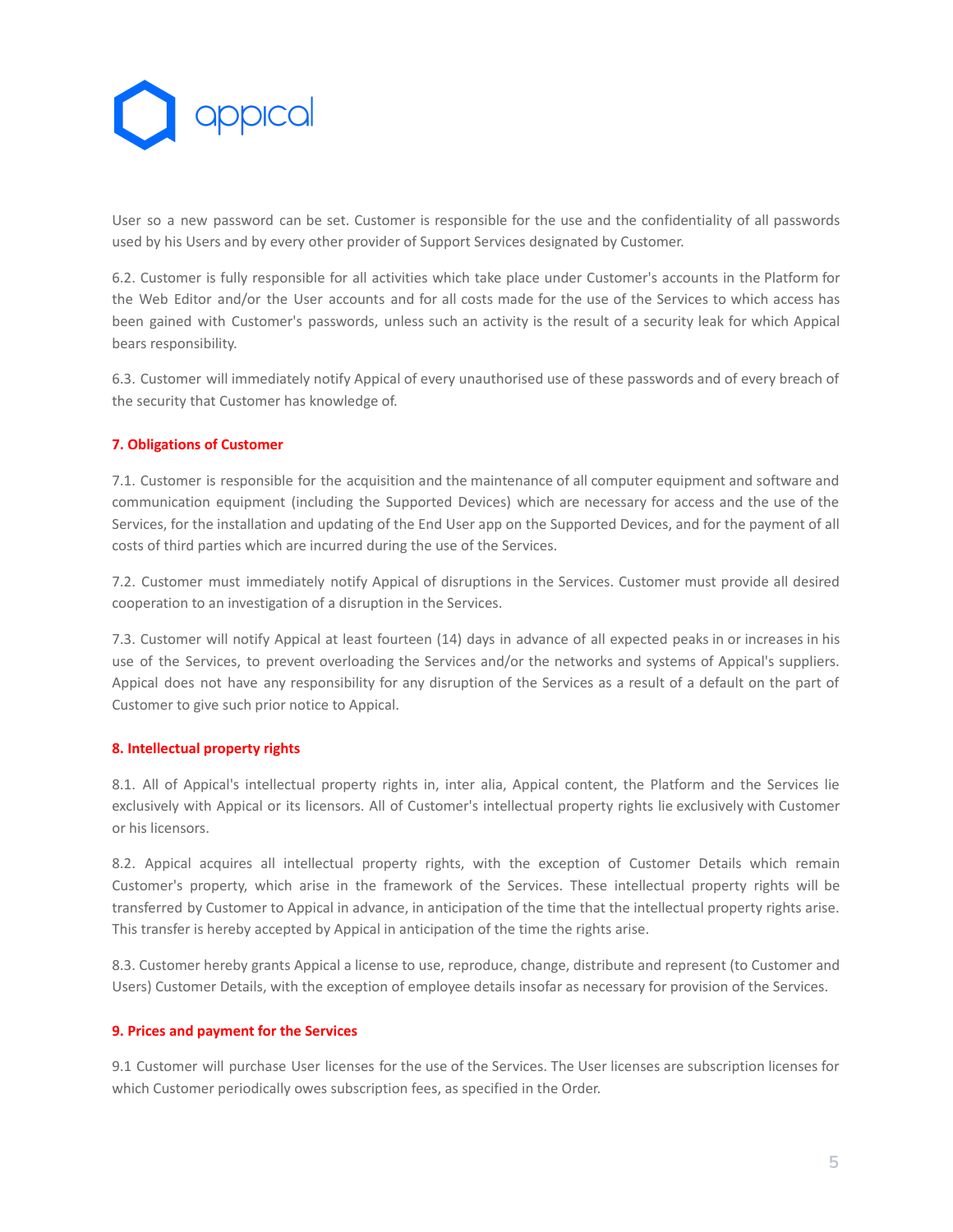

9.2 If Customer uses more User licenses during the Term, Appical will invoice such User licenses according to the tier as set forth in the Order.

9.3 All prices are in euros, unless explicitly otherwise stipulated in the relevant Order.

9.4 Customer will pay all invoices from Appical within thirty (30) days after the invoice date.

9.5 Customer shall not be entitled to invoke any set-off.

9.6 The price for the licenses is determined by the pricelist for User licenses applicable at that time, as notified by Appical to Customer in writing. Appical is entitled to increase prices on a yearly basis, at a minimum with the consumer's price index (CPI).

9.7 If Appical provides a discount, such discount shall apply only to the Services specifically identified in the Order. The discount will expire upon any renewal of the Order.

9.8 Every substantial price increase for User licenses for subsequent extensions will be announced to Customer at least one (1) month in advance by e-mail.

9.9 In addition to the agreed fees, Customer will pay all applicable sales, use and other taxes or charges (excluding taxes levied over Appical's income) which apply to the invoiced amounts and the Services.

9.10 Every amount that has not been received from Customer on the due date, will (except with regard to costs in respect of which there is a dispute as to their being reasonable and in good faith) increased by the statutory commercial interest ("wettelijke handelsrente") over the outstanding amount per month as of the due date of the relevant payment until the payment date. Customer will also pay all costs, including reasonable legal costs, which are made to collect payments in arrears.

9.11 If Customer is of the opinion that the invoice is incorrect, after presenting the invoice containing the disputed amount Customer must contact Appical within 14 days after the invoice date and motivate its objections in writing.

9.12 No restitution will take place on paid licenses which are not used during that year.

#### **10. Term and termination**

10.1. The Term for User licenses starts after the date on which the Order was agreed by both Parties, or an earlier date when the Platform is in use before such date.

10.2. The number of licenses cannot be reduced during the Term. Extra licenses can be bought.

10.3. If Customer orders additional User licenses after the start of the Term, the Term of these additional User licenses will end on the same date as the date that applies for the User licenses purchased at first instance, so that the Term for all User licenses always has the same end date.

10.4. The Order is entered into for the term stated in the Order. Upon the expiration of this term, the Order shall automatically be renewed for consecutive terms equal to the initial term of the Order, unless Customer or Appical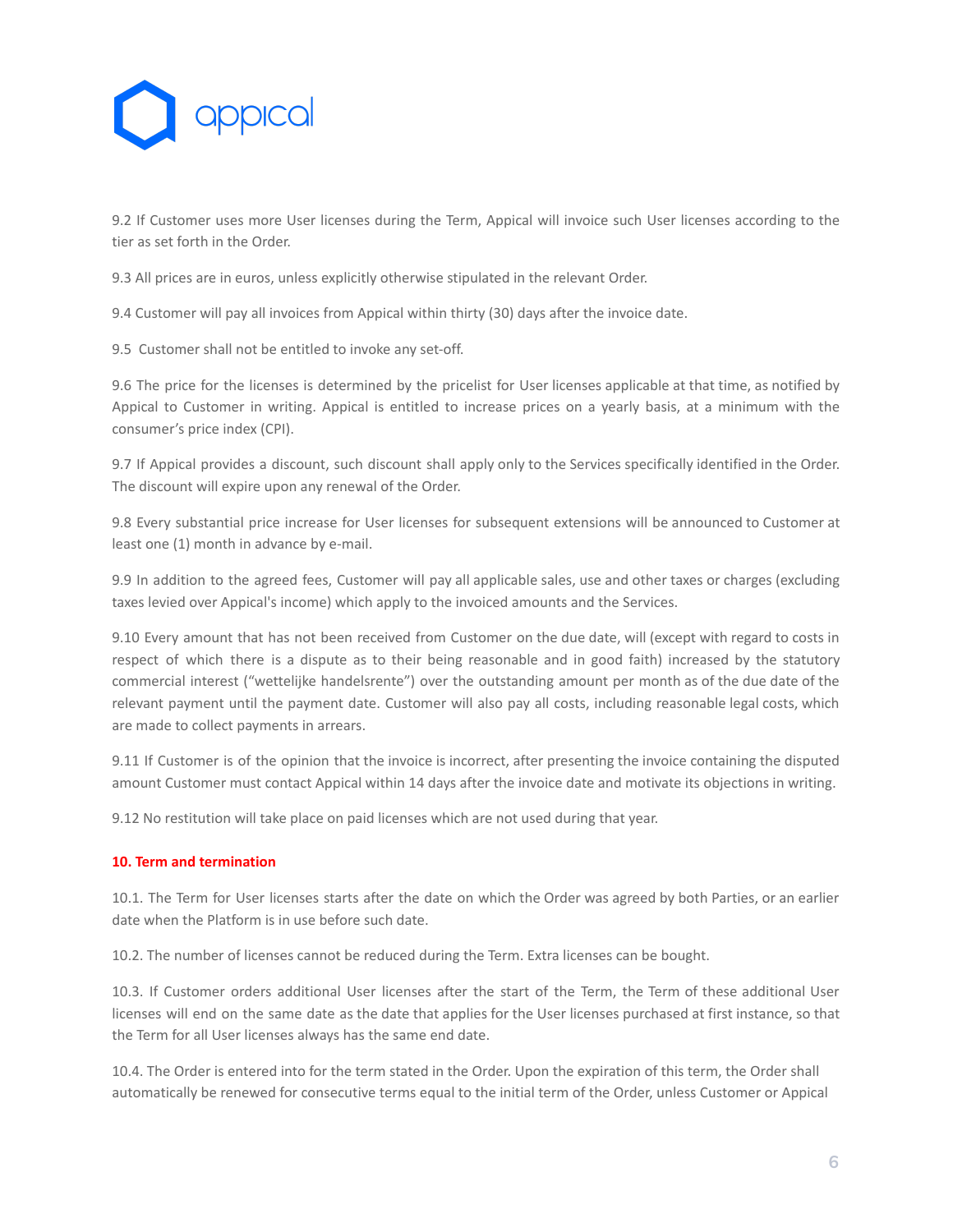

has terminated the Order in writing no later than two (2) months prior to the then current term of the Order or has submitted a request in writing to amend the Services or the volume thereof.

10.5 Each of the Parties can terminate the agreement and all Orders by means of written notice, if:

- A. the other party has breached an essential condition of an Order and/or of these terms and has not rectified this breach at latest thirty (30) days after receipt of a warning from the non-breaching party in which the breach is precisely described;
- B. proceedings are instituted by, for or against the other party under any bankruptcy, insolvency or debt relief legislation; or
- C. the other party is liquidated or dissolved.

10.6 If Customer or Appical terminates an Order, Customer is obliged to pay the outstanding balance for all Services provided before the termination. Mid-term cancellation of the Order is not possible unless Clause 10.5 is applicable.

10.7 After the effective date when the Term expires or is terminated, for whatever reason, either by Customer or by Appical, Customer's right to use the services and the Platform will immediately cease to exist, while Customer during a period of fifteen (15) days has the opportunity to download Customer Details, insofar as these Customer Details can be downloaded separately from the Platform and are not included therein.

# **11. Service Levels and liability**

11.1 Appical makes all reasonable efforts to make the Services available to Customer as set out in the Service Description/SLA. However, Appical cannot guarantee uninterrupted or continuous availability or accessibility of the Services, or the Services being error-free. Reduced availability can, for example, result from maintenance activities, bugs, errors, internet fall-out etc. Appical is never liable for damages incurred due to the Services and or any other applications not being available or accessible, or not functioning properly or at all functioning.

11.2 Appical is not liable for malfunctions of the Services which are wholly or partly caused by (i) Users, Customer, Customer's equipment or network, other suppliers or Subcontractors, unless they have been engaged by Appical; or (ii) force majeure, as specified in Clause 15.

11.3 Customer's sole remedy in the event of any malfunction of the Services is limited to the resources Customer has as described in the Service Description/SLA, including any applicable penalty as may apply.

11.4 Appical's total accumulated liability (including any refunds and compensations for direct losses and costs) during the Term shall in total not exceed an amount equaling 12 months' prior Fees paid by Customer to Appical. Every other claim for damages, for whatever reason, is excluded unless there is intent or gross negligence ("*opzet of aan opzet grenzende roekeloosheid*") on the part of the senior management of Appical.

11.5 Except for infringement by Customer of the provisions in Clause 5 or infringement by a party of the provisions in Clause 15, Appical and their suppliers are in no event liable (a) for indirect, special, criminal or consequential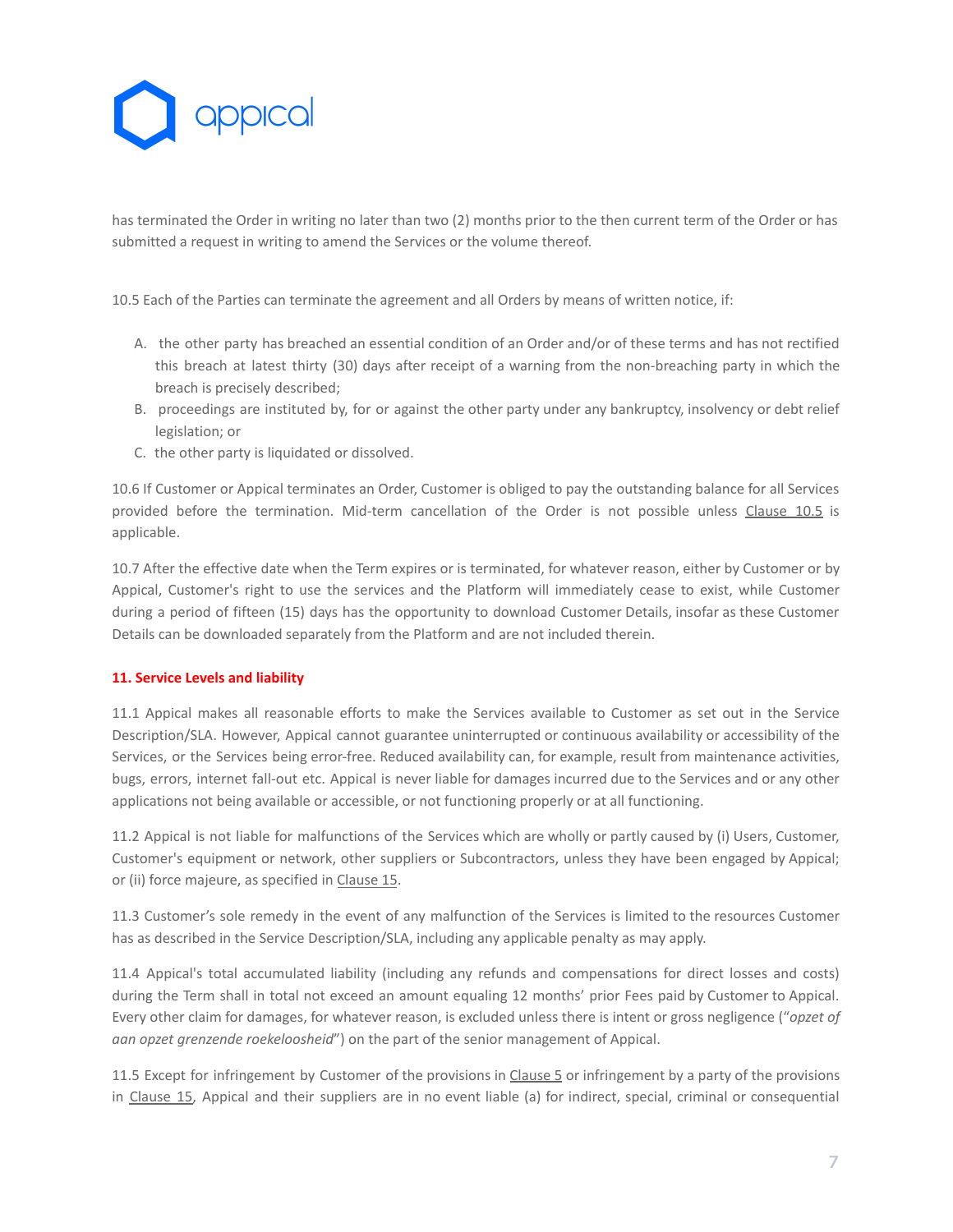

damage, including, but not limited to, lost profit, operating losses or revenue loss, or (b) to third parties who demand compensation via Customer, not even if Appical was informed in advance of the possibility of such loss.

11.6 Any liability of the shareholders, directors and managers of Appical and employees, freelancers and third parties engaged by Appical is explicitly excluded. These persons/entities can rely upon this third party clause.

## **12. Indemnification**

12.1. Appical indemnifies Customer against the reasonable out-of-pocket costs made as a result of an allegation that the technology used to provide the Services (with the exception of Customer Details) infringes a patent, copyright, trademark or manufacturing or business secret and Appical will assist Customer with a court procedure against Customer regarding this allegation or reaching a settlement agreement, provided that: (i) Appical is immediately notified in writing of such claim or lawsuit; (ii) Appical or the person/agency appointed by Appical has the exclusive control over the defense and/or the settlement; and (iii) Customer furnishes all information reasonably possible and provides all cooperation requested by Appical or the person/agency appointed by Appical.

12.2 Insofar the use of the Services is prohibited or can be prohibited as a result of a claim of a third party, Appical can, up to its sole discretion: (i) on behalf of Customer purchase the right to use the Services; (ii) replace the Services with other suitable products; or (iii) transfer the advance amounts paid by Customer for unused Services, provided that Customer opts to extend the cooperation.

12.3 Appical accepts no liability under this paragraph in other respects insofar as a claim or lawsuit is based on:

- A. use of the Services in combination with software or computer equipment which has not been delivered by Appical, which use would not have constituted an infringement in the absence of this combination;
- B. changes in the Services which have not been made by Appical, which use would have not constituted an infringement in the absence of these changes;
- C. use of the Services which is not in accordance with these terms; or
- D. an act or omission of Customer for which Customer is obliged to indemnify Appical in accordance with Clause 12.4 below.

12.4 Customer indemnifies Appical against, defends Appical against, or at his election will make a settlement for every claim or lawsuit of a third party which is based on a claim ensuing from a failure of Customer to use the Services in accordance with all applicable laws and regulations; or (ii) which is connected with or based on Customer Details. Appical will immediately notify Customer of such claim or lawsuit and will furnish all information and provide all assistance which Customer or the person/agency appointed by him reasonably requests.

#### **13. Confidentiality**

13.1. Each of the parties agrees to be subject to a duty of confidentiality in respect of all non-public information of the other party, whether or not in writing, which in the course of the execution of an Order is announced by the other party and for which a party knows or should reasonably know that the announcing party deems it confidential ('confidential information').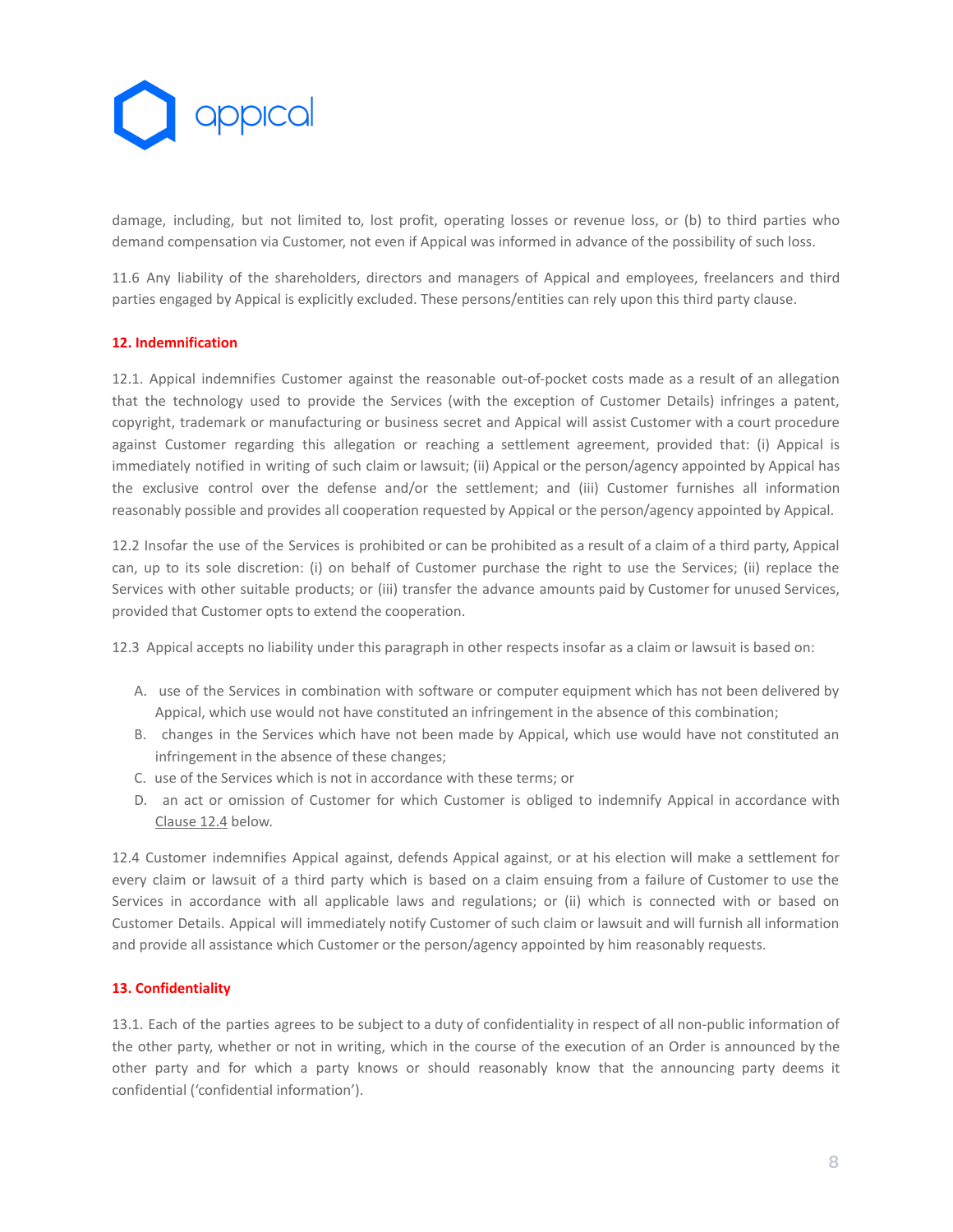

13.2. The parties hereby agree that the confidential information includes the terms and conditions of all Orders and all discussions relating thereto. The receiving party may not disclose, use, pass on, furnish any confidential information or make any confidential information available to an entity, person or agency, except insofar as such is necessary in the framework of the performance of its obligations under the heading of the relevant contract, and it will take all measures which are reasonably necessary and suitable to preserve and protect the confidential information and the respective rights of the parties in this respect, whereby they at all times must observe at least a reasonable degree of care.

13.3. Each of the parties agrees to restrict the access to the confidential information of the other party to the employees or agents who require this access to perform the contract, and neither party will make confidential information available to another person or entity without the prior written consent of the other party, unless otherwise stipulated.

13.4. Confidential information does not include information which:

- A. at the time of announcement was common knowledge or becomes common knowledge in some way other than due to wrongful act or default of the receiving party; or
- B. the receiving party discloses information to a third party with the explicit written consent of the other party.

13.5. The disclosure of confidential information which is pursuant to the law must be disclosed in conformity with a summons, demand, order or other judicial or government process, is not deemed an infringement of this paragraph, provided the receiving party immediately notifies the other party of such summons, order, etc. so that this party has the opportunity to obtain a prejudgment measure or to object to the disclosure in some other way. This does not apply if the authorities determine that Appical is obligated to confidentiality.

13.6. After expiry or termination of the Term, for whatever reason, each of the parties will immediately return, on the written request of the other party, to the other party all copies of the confidential information of the other party or it will destroy such, depending on what the parties agree. All copies, notes or other derived materials relating to the confidential information, will be immediately retrieved or destroyed, as agreed, and such materials may not be kept or used by the receiving party in any form or for any reason.

# **14. Data protection and personal data**

14.1 Each Party agrees that it will process personal data in accordance with the General Data Protection Regulation (GDPR).

14.2 The Parties will conclude the Appical data processing agreement and Customer is aware of the content of Appical's Privacy Policy.

14.3. It is the exclusive responsibility of Customer to obtain all rights and consents which are required from Users for the gathering and use of data relating to Users in the framework of the Services. Customer indemnifies Appical against any and all costs, damages and fines in the event it has not properly obtained the User's consent.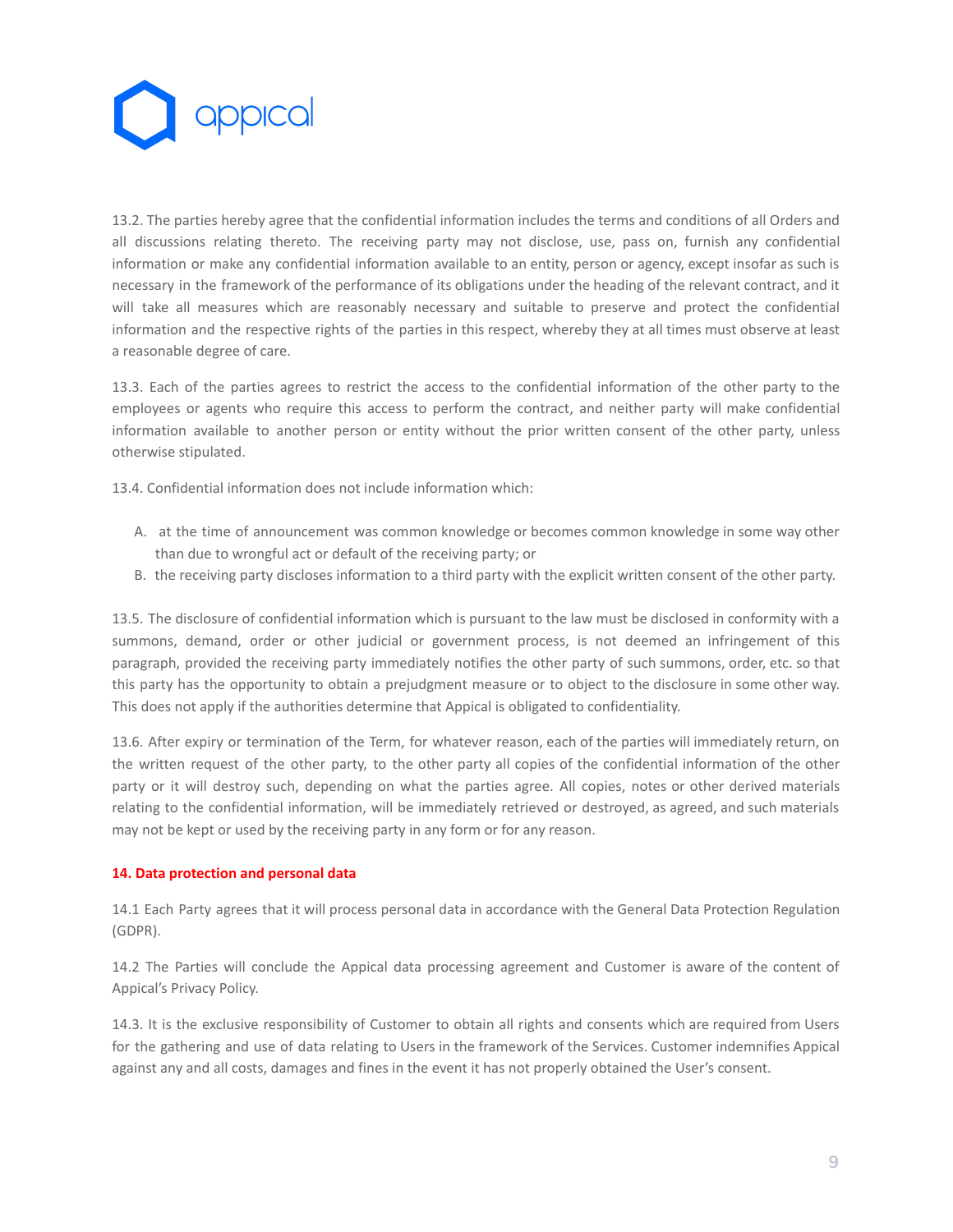

14.4. Appical has the right to analyse the data processed with the Services, in order to improve the quality, functionality, reliability and effectiveness of the Services and to gather use and market statistics. This analysis will be executed in a strictly anonymised way whereby no data will be gathered which can be traced to specific persons.

## **15. Force Majeure**

15.1 Appical, provided that it has complied with the provisions of this Clause 15, shall be in breach of this Agreement, nor liable for any failure or delay in performance of its obligations under this Agreement arising from or attributable to acts, events, omissions or accidents beyond its reasonable control ("**Force Majeure**"), including any of the following: (a) Acts of God, including flood, earthquake, windstorm, pandemic, epidemic, outbreak, national or global crises or other natural disaster; (b) war, threat of or preparation for war, armed conflict, imposition of sanctions, embargo, breaking off of diplomatic relations or similar actions; (c) terrorist attack, civil war, civil commotion or riots; (d) nuclear, chemical or biological contamination or sonic boom; (e) any law or government order, rule, regulation or direction, or any action taken by a government or public authority, including imposing an embargo, export or import restriction, quota or other restriction or prohibition, or failing to grant a necessary license or consent; (f) fire, explosion (other than in each case one caused by a breach of contract by, or assistance of, the party seeking to rely on this clause or companies in the same group as such party) or accidental damage; (g) loss at sea; (h) extreme adverse weather conditions; (i) collapse of building structures, failure of plant machinery, machinery, computers or vehicles; (j) strikes, industrial action or lockouts; (k) non-performance by subcontractors; and (l) interruption or failure of utility service, including but not limited to electric power, gas or water.

15.2 Appical shall promptly notify Customer in writing of the cause of the delay or non-performance and the likely duration thereof. If performance is not resumed within sixty (60) days after that notice period, Customer may terminate this Agreement immediately by written notice to Appical.

#### **16. Miscellaneous**

16.1 The general terms and conditions of Customer are hereby explicitly excluded.

16.2 If any of the provisions in this Agreement is declared fully or partially null and void or otherwise not binding, the validity of the remaining provisions shall remain unimpaired, and the Parties shall immediately enter consultations on finding a solution that is in accordance with the spirit of this Agreement and that are as much as possible in conjunction with provisions of the provision declared null and void or invalid.

16.3 This Agreement shall be amended or altered only by a written agreement signed by the authorised representatives of the Parties.

16.4 The failure to exercise or delay in exercising a right or remedy under this Agreement shall not constitute a waiver of the right or remedy or a waiver of any other rights or remedies and no single or partial exercise of any right or remedy under this Agreement shall prevent any further exercise of the right or remedy or the exercise of any other right or remedy.